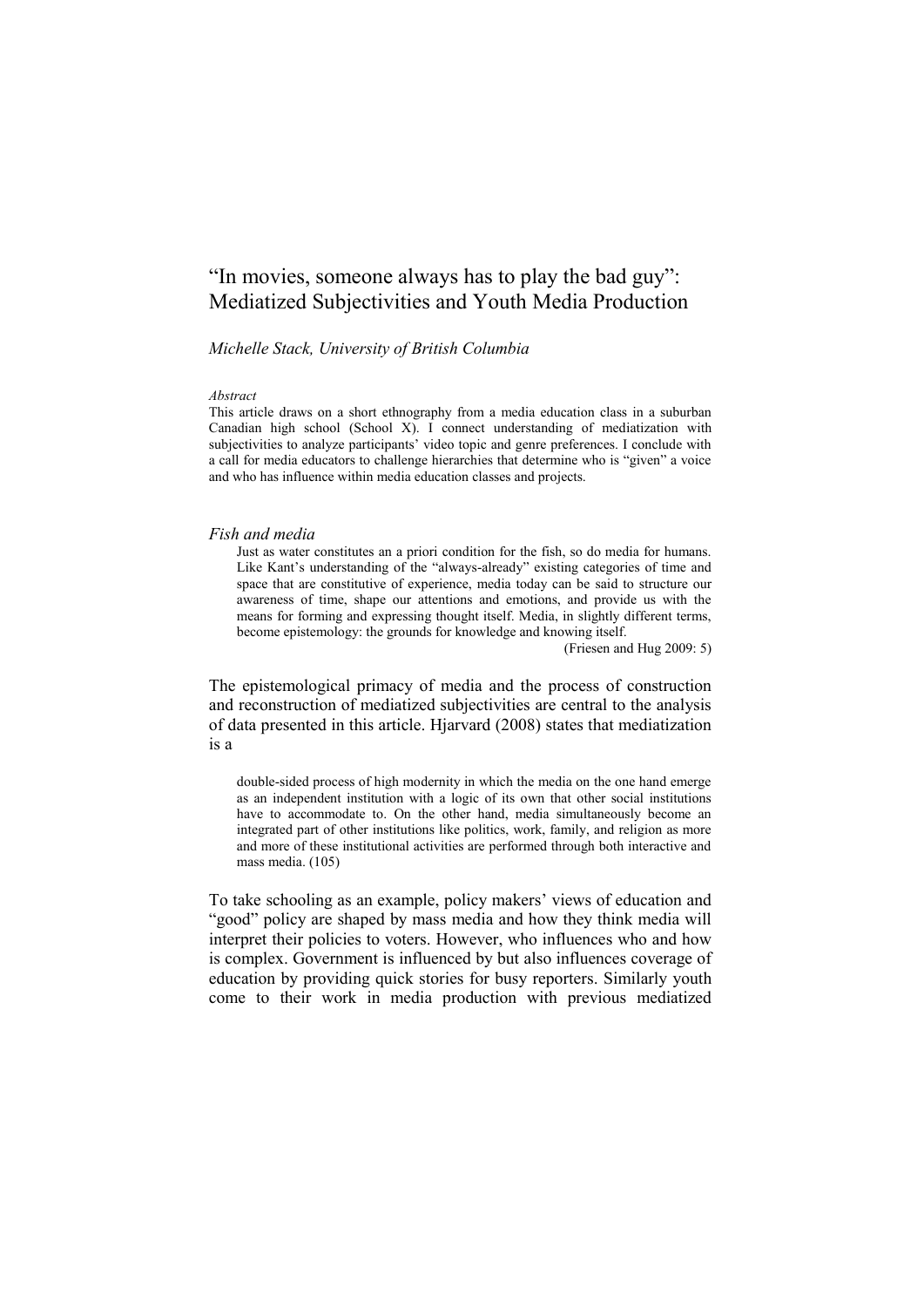understanding of what a "good" education is and how a "normal" young person should behave. Media in turn interpret the desires of youth to market to them, but this does not mean youth are dupes or that all interpret media in the same way. Instead, as I will show in this article youth like adults are submerged in media that are constitutive of different subjectivities.

In this article I connect understanding of mediatization with subjectivities and use the term "mediatized subjectivities" to ground my analysis of how participant youths articulate and position their media voices in relation to their self-perceptions.

Ortner (2005) defines subjectivity:

By subjectivity I will mean the ensemble of modes of perception, affect, thought, desire, fear, and so forth that animate acting subjects. But I always mean as well the cultural and social formations that shape, organize, and provoke those modes of affect, thought and so on. (31)

By looking at subjectivities we can look at how, within social, cultural and political structures, participants are positioned, resist positioning, and position others. The concept of mediatized subjectitvies is a framework for understanding how participants come to their understandings about "good", "funny" or "effective" video.

Buckingham and Sefton-Green (2003) argue that through their engagement with popular culture children and youth are "learning how to behave, what to want and to feel, and how to respond." They further argue that pedagogy is therefore a debate about the "production of subjectivities" or "forms of consciousness" (393). For example, how do youth who identify or are identified as Chinese-Canadians walk the cultural context in which anyone that is not white and of Anglophone origin is not seen as an "authentic" Canadian?

Observing and talking with youth engaged in media production offers a rich opportunity to examine how "popular culture texts position young people to assume subjectivities that are heavily informed by the ideologies and discourses of popular/corporate culture" (Savage 2008: 51). The process of youth media production can seem contradictory. In one video there may be elements that challenge sexist and racist popular culture narratives whereas at other points the same video uses racist and sexist tropes. Of course, this is similar to popular culture itself which can be oppressive while at other times provide a gap for a counter-narrative.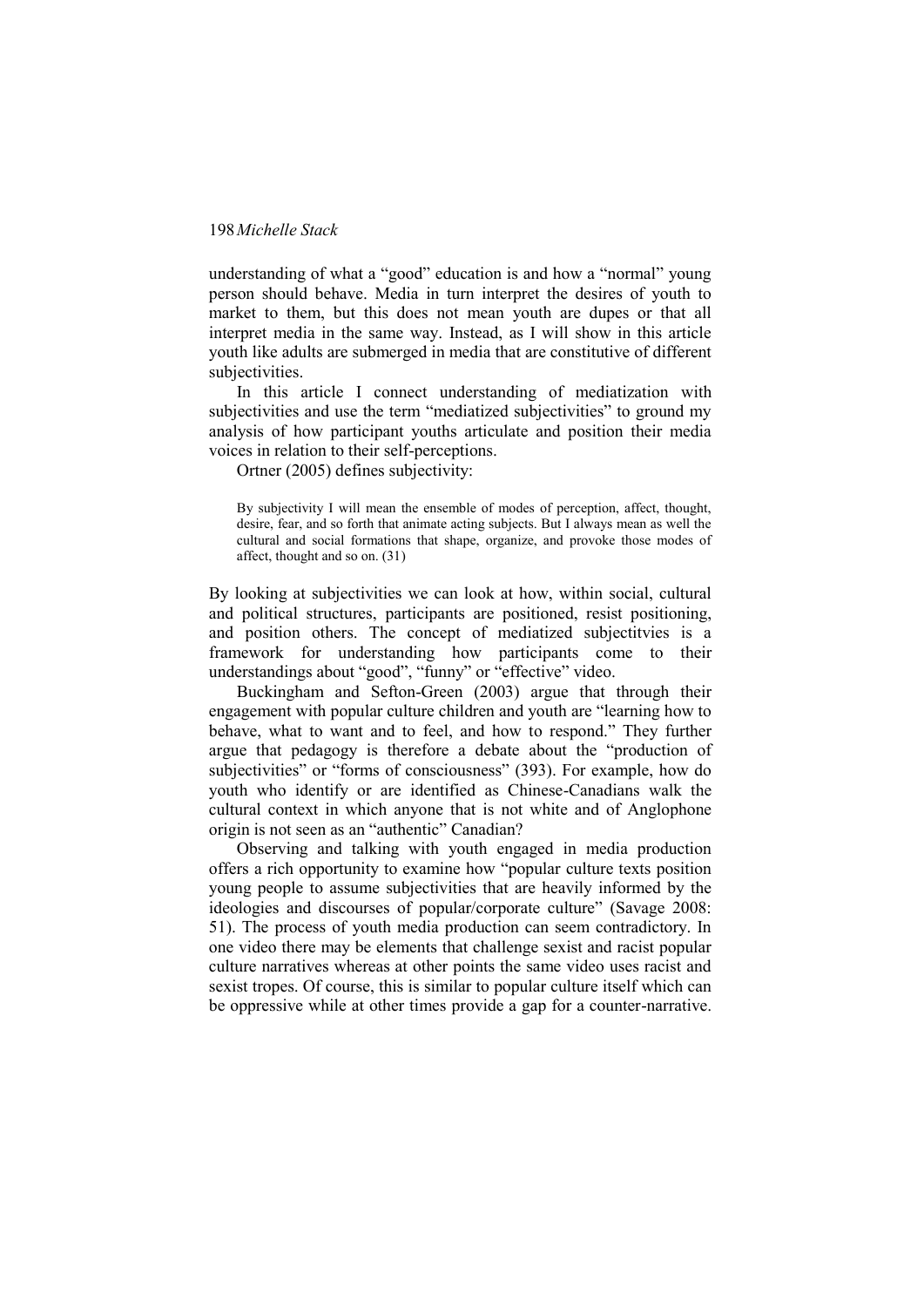Jenkins (1997) argues that video production by youth can be reactionary and imitative of oppression in the larger society. Fleetwood (2005) has demonstrated youth can often reproduce problematic constructions of sexuality, race and gender in a manner that is unproblematized and can reaffirm their privileged or marginalized status. Still others such as Goodman (2005) have looked at the possibilities for collective video work in uncovering oppression, presenting alternative representations and politically intervening to create more equitable communities.

At School X video production took place within a specific context that played a part in the participants" story and genre choices. These choices are made within this glocalized context—participants share in generally American cultural products but they do so within global/local cultural contexts. These contexts differed for the participants. They were all within the same culture and lived in the same geographical community but they also came with different national identities, cultural, religious and economic backgrounds that influenced how they took up popular culture or what they were permitted to take up while remaining "authentic."

The project task for the participants was to think about media representations of their school and/or untold stories that they wanted to tell about students, staff and community members who were part of School X. As I will show, the way a group of 4 male participants interpreted the videos—their own and that of other participants—shows a sharp awareness of the role of media in structuring adult and youth understanding of self and other. It also shows a strong sense of being individuals with their own way of humorously recombining media montage alongside original "interviews" with peers and politicians. This article will look at the decisions the participants made in this process and connect it to mediatized subjectivities. In the last part of the article I will examine how media education might use discussion of mediatized subjectivities to explore who gets to say what and to what effect? How might some youth in the process of being constructed as being given a voice through media production get reinscribed as lucky helpees? Conversely, how might other youth with more economic and social capital be positioned through video production classes as learning to take their rightful place as citizens with influence? To explore these issues I developed the following questions to focus my analysis for this article: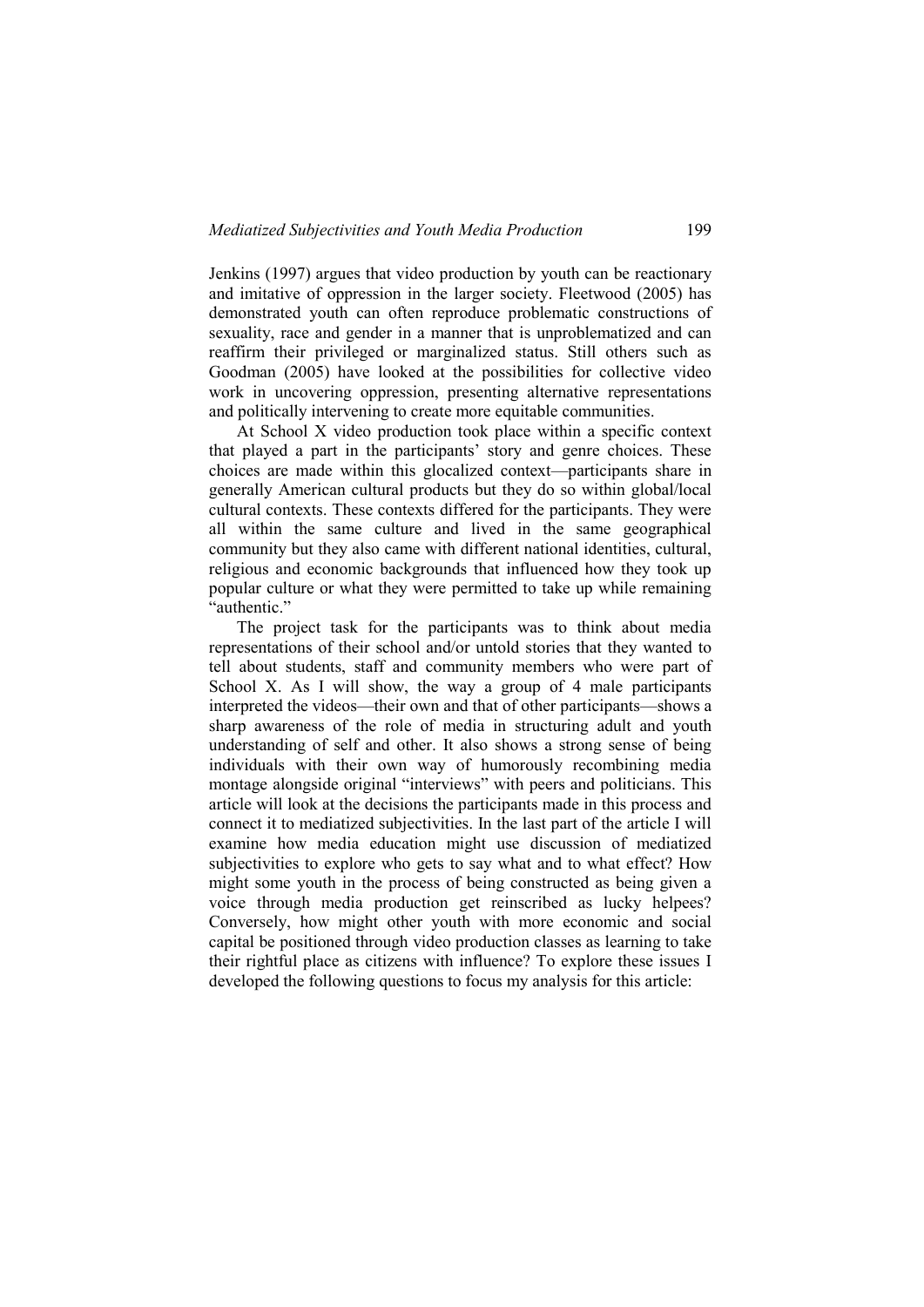- 1. How are mediatized subjectivities understood by four white male participants in a youth media production project?
- 2. How are mediatized subjectivities constructed and constrained based on categories such as gender and race?
- 3. How might media education be a place to explore notions of voice versus influence?

#### *The study*

A central objective of this research is a semiotic analysis of videos produced by the participants. The category of youth however useful is also simplistic. Through looking at the different decisions participants made around techniques, frames and genre in their video we can see youth as occupying many positions and their video production decisions as proxies for mediatized subjectitvies, which I will detail in this article.

14 ethnically diverse 14-18 year-olds (5 girls and 9 boys) studying at School X participated in the present study. They created six videos about issues that they felt were misrepresented by media, such as youth violence or media effects. At the beginning of the course there were 8 girls. One girl was expelled from the school. She still helped her video partner with her video, but she was not allowed in the school so did not formally maintain her involvement. Another girl became ill and had to quit and one girl was in her senior year and determined the project would cut too much into her time to study for final exams.

The video production lasted over 40 hours. Some participants met outside of this time to work on their videos and made email contact with my assistant or me if they wished to discuss ideas or if they had technical questions. Most of the hours were during school time but we also met over 2 Saturdays. Many of the participants received high school course credit and all received an honorarium for their participation. The honorarium was meant to allow participants the ability to take a Saturday off work to participate in the project.

I recruited participants through a school counselor who I had worked with in the first phase of a three-phased funded research project. She spoke to a media arts teacher who also recruited participants for Phase II of this project. Some of the participants were successful academically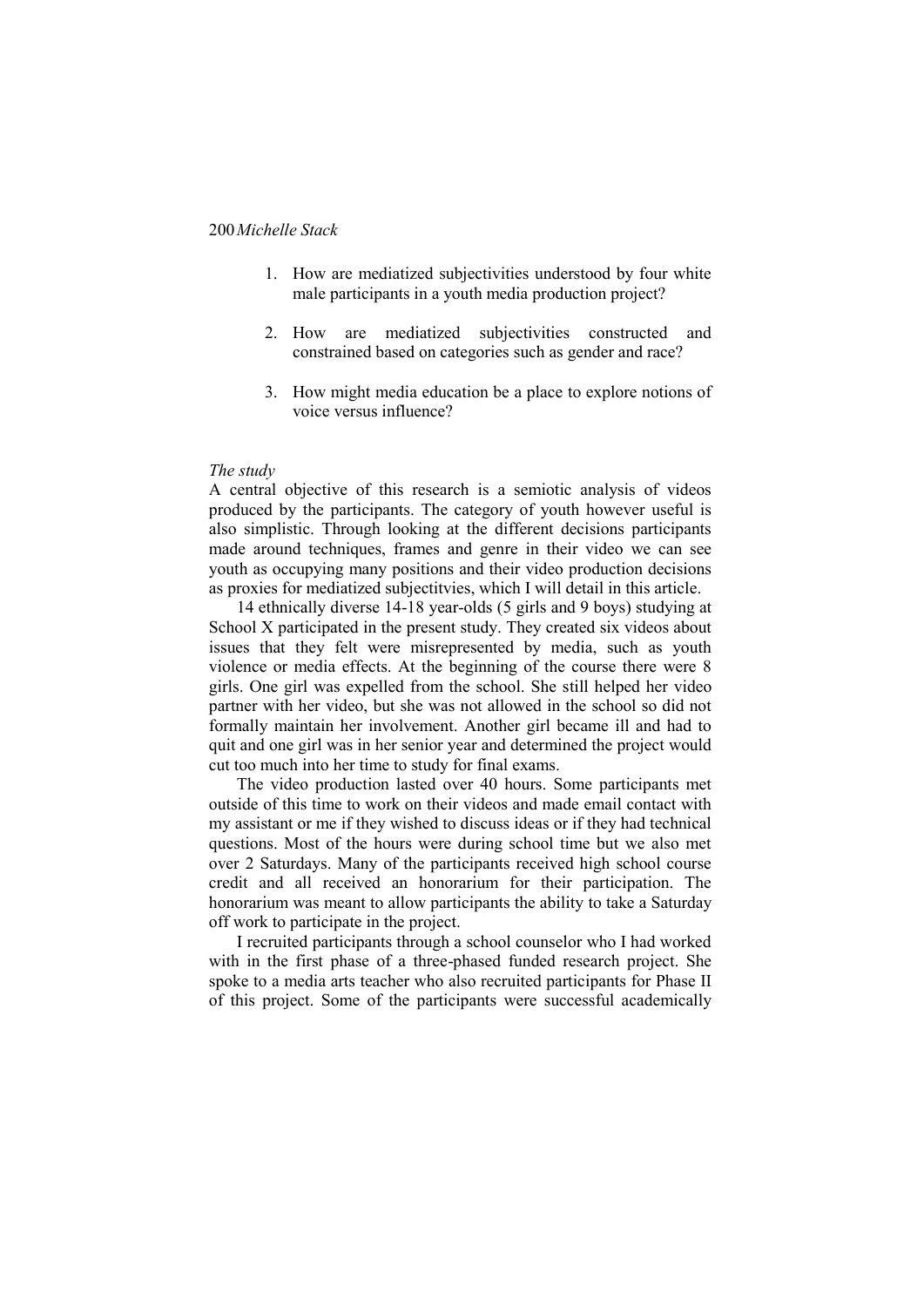and engaged in their school. Other participants were close to expulsion and others spoke of struggling with school, work and family responsibilities. Socio-economic status also varied with some participants speaking quite openly about living in poverty and others from middle-class backgrounds. Some saw themselves as very politically active (primarily the white boys) and others said they did not have interest in political issues.

The reader will note interesting names such as "Patio Furniture." Participants created their own pseudonyms.

#### *Data collection and analysis*

Data consists of interviews before and after the course, flip charts from group activities, field-notes, and the actual videos. In the baseline interviews I focused on why participants decided to enroll in the project, their experience creating media, their thoughts about the media they engaged with, their thoughts about how their family and peers engaged with media and what they hoped to get out of the project.

I chose to have a research assistant conduct post-interviews. I thought participants might feel freer to be critical of the project. Overall this worked well although two participants did not show up for the interview and after a couple more attempts we gave up on interviewing them.

#### *Whose school is this?*

School X had received some bad press coverage for an incident involving a weapon several years before the study took place. I started the project at School X by asking the participants how they themselves and others perceived their school. Within minutes it was clear there were different assumptions and emotions about media representations of the school. The group of participants who were predominately white and male talked about the school being a place that was inclusive. One of the young women, who subsequently withdrew from the project to devote more time to studying, wanted to boast the representation of School X for the sake of her younger sibling. She was worried that if the school had a bad reputation it would lessen her sibling's career and postsecondary options. Two white participants, who were involved in the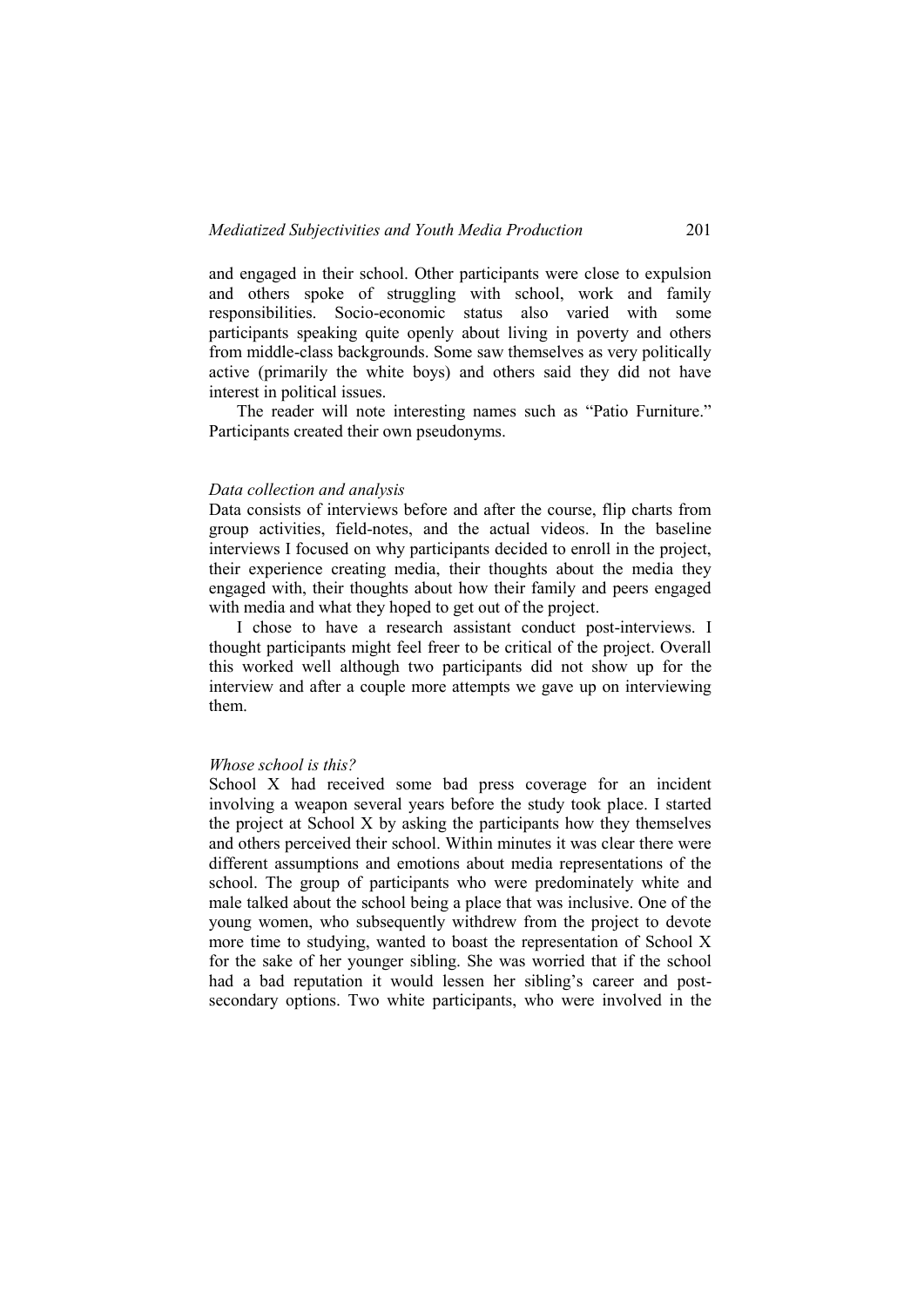student council, were clear they wanted to create videos that portrayed the school in a positive light and seemed agitated with an Aboriginal student who emphatically stated racism did exist in the school.

A group of four participants of Asian descent sat together and joked about racism, but one of these participants focused on how he made fun of new Chinese kids who couldn"t speak English. He himself had only been in Canada for a couple of years. They spoke of white students "telling them to go home" but they stated they did not see this as racism. In a later interview a young Chinese male who was the most dominant member in the group stated emphatically that "teenagers are lazy" and that "it's dumb to try and change things"

The participants chose their small groups for creating the videos. Three video mentors in their early twenties assisted participants in the production and editing process. A professional storyteller assisted with developing the visual storytelling abilities of participants. The group of boys I will focus my discussion on saw themselves as being very conversant in video and storytelling and resisted much assistance from the adults who were part of the project. The other groups worked closely with their video mentors and the other three adults involved in the project. The participants were shown examples of videos by youth that used a video poem, a rant, drama and documentary genres. They were told they could choose what they wanted to do. Some of the videos they were shown used humour and others were more serious and documentary in nature. The topic parameter was to include something to do with School X, youth and media.

#### *The videos*

A central component of my analysis is how participants deploy categories "minorities" and "Natives" and the normal "boy" or "girl" in their videos and discussion of other participants' videos. What is important is that these categories are employed to denote otherness from what is constructed as the dominant white majority. In fact, the term "visible minority" in the context of the community in which School X is located is not based on percentage of people of European heritage versus not. Many people have parents with multiple origins and may "look" white but identify as Asian-Canadian. I use the category "racialized minorities" to denote that these youth are constructed as being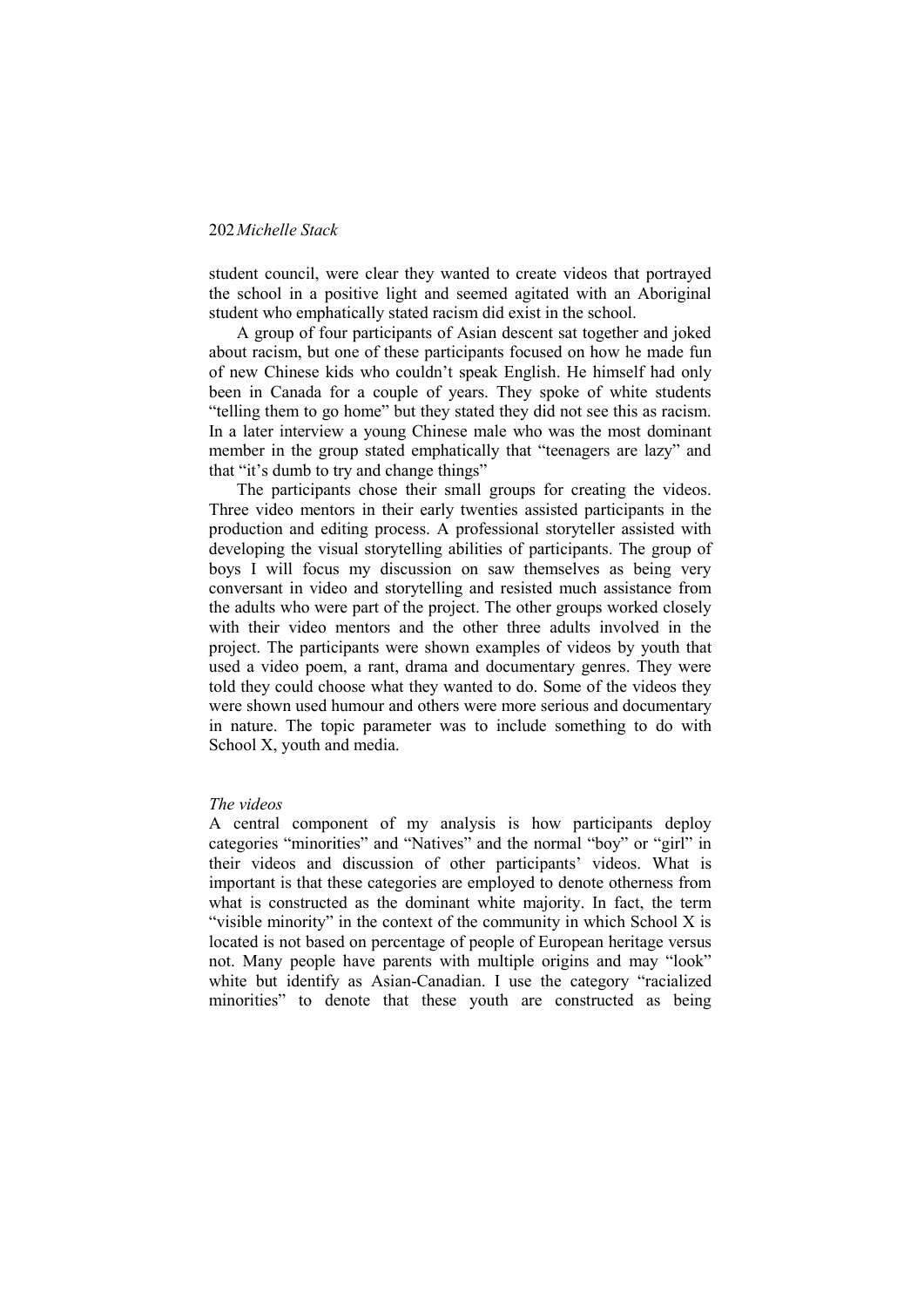foreigners, regardless of whether their families have been in Canada longer than fellow students who appear white. Despite the thousands of cultures and backgrounds a "visible minority" might come from, the term is used as a unifier in the dominant narrative of Canadian multiculturalism. The racialization of students happens within peer groups but it is important to remember it is also endemic in the school curriculum that represents Europeans as discovering Canada. The mediatization of indigeneity in the school curriculum and popular culture construct indigenous peoples as homogenous and troubled and troublesome. Finally, debates around the crisis of boys or the moral panic around girls and sexuality revolve around normalized and schooled ways of being a girl versus a boy. It is with these problematics in mind that I point to the social construction of the participant"s topics and membership composition.

In total the participants produced 6 short videos. The five groups (one group produced two videos) separated largely based on friendship networks, gender and ethnicity. Four white boys produced a spoof on media representation of youth, which I am calling *Media Spoof*. The second group consisted of two girls, one identified as aboriginal and the other as white and working class. They produced two videos, one was about racism and reclaiming indigenous culture and the other was about depression. The third group, consisting of four participants, two girls and two boys all of whom were racialized minorities, produced a film about exclusion. The fourth group was a white boy and a white girl who produced a video rant in opposition to a curriculum change and the final group was two white boys who created a video on negative representations of skateboarding.

Some of the participants did not want to share their videos publicly so I am not using the titles of their videos. I will focus on *Media Spoof* and observations, discussion and interviews with the four creators of this video—Oxpig, Megatron, Patio Furniture and Tim. I also look at their understandings of the video productions of the other participants.

I chose to focus on these four participants because they themselves and the other participants saw them as skilled video producers. They were also older than some of the other participants and seemed to have high status in the class. Finally, in interviews, other participants often seemed to see *Media Spoof* as an example of a "good" video and referred to it most often.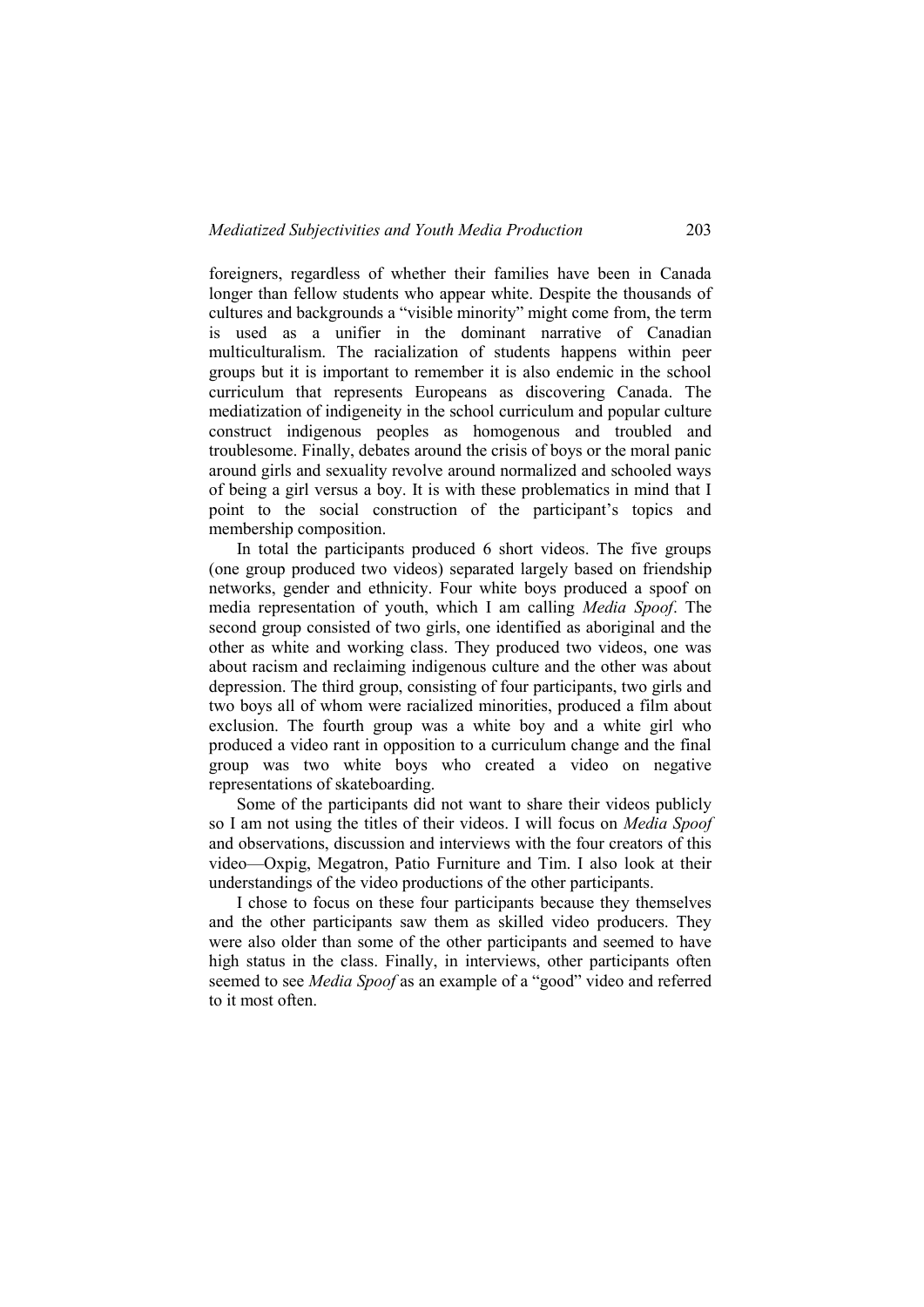#### *Who gets to say what and how do they get to say it?*

## *Example #1—Subjectivities and the irony of mediatized politics*

Part of *Media Spoof* is a critique of adult perceptions of youth. Patio Furniture had clear views about issues around adult censorship of youth video and the creative potential of youth. He is critical of the notion that youth cannot be trusted to know what is best for them but adults can.

**Patio Furniture**: I think that's not true because like Hollywood is run by adults so. [laughter] It's like, I mean, in fact it would be the reverse that you'd get a lot of the same stuff if you got adult supervision type of thing as opposed to something totally different, maybe strange, but maybe really totally different.

*Media Spoof* starts with the producers resisting positioning of youth and their school. They show images of the war in Iraq with one of the boys acting as a news anchor. It continues with another of the young men interviewing young people with loaded questions about whether they use drugs. The story goes on to parental concern about media violence and back to images of war in Iraq. The absurdity of adults focusing on youth playing violent video games rather than actual adult created violence is thought provoking and amusing. From this point the film moves on to camp humour that positions others such as homeless people, prostitutes and a politician who does not speak fluent English as objects of comic relief. The movie moves on to one of the producers/actor vomiting and another producer/actor with wig acting like a ditsy girl who is hit by a male. All the acts are in reference to various current popular culture shows. Still here there are multiple ways of interpreting. The producers spoke of making fun of stereotypical representations as well as using stereotypes to make people laugh.

The participants" explanation of the video varied. Oxpig explained the use of humour to critique media representations of youth and School X in particular.

**Oxpig:** you get the message a little bit easier than some other, like some other films where you're just kind of being drilled over and over with facts and some other boring person talking... because I think it's funny, if people do decide to use it in the classroom I think teachers might have a better response to it.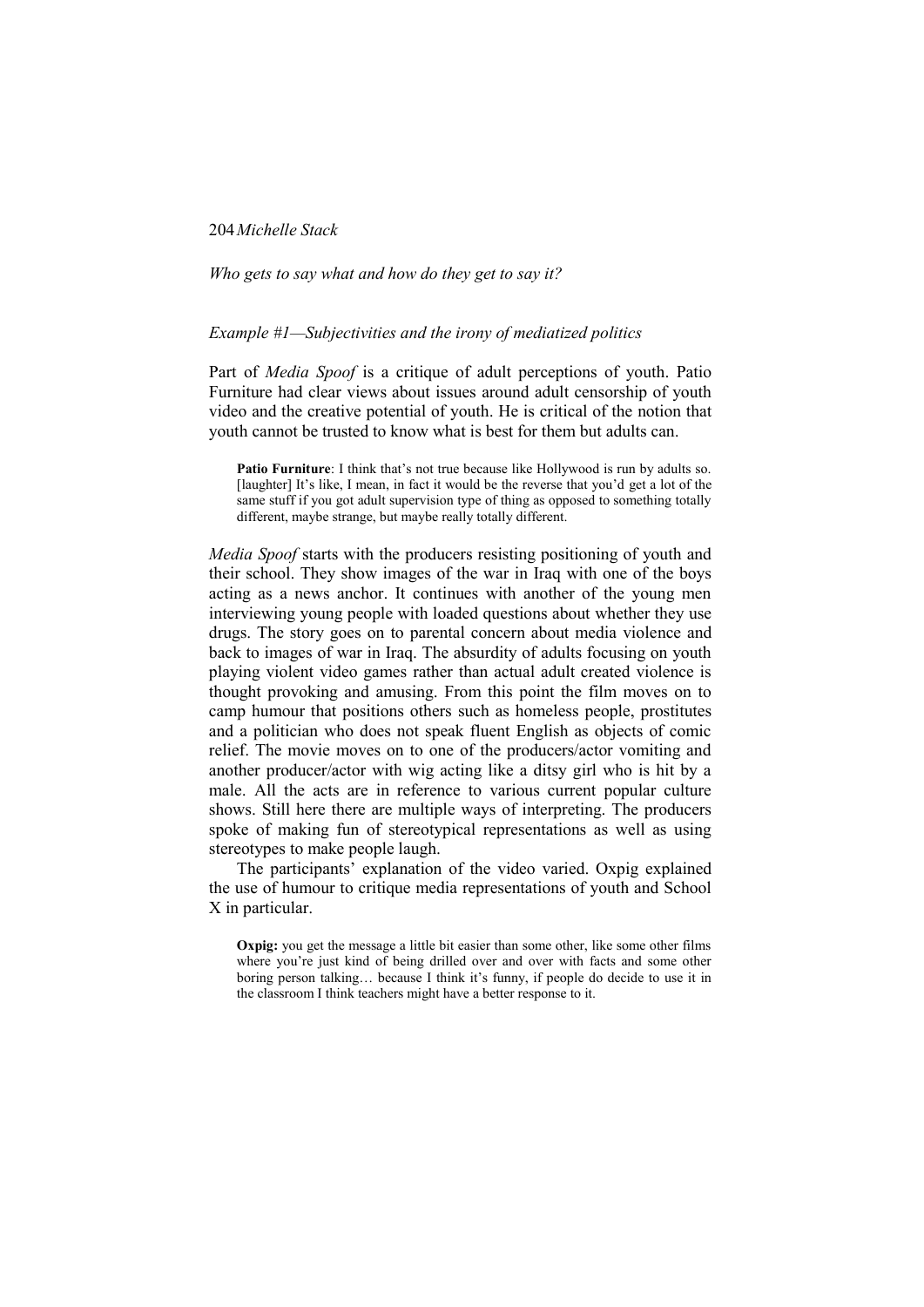**Patio Furniture:** I think they'll [the audience] recognize that...we sort of did some satire on the media and stuff but more than anything it's us being stupid. [laughter]

**Tim:** I think like Megatron said, I'm pretty sure it's not going to change one's perspective so you"ll be like, wow, the media is like, like it really can do that. But, it"s kind of, you know, it still has that idea and it"s funny.

*Media Spoof* at times seems to be a satirical political critique of adult, particularly journalistic perceptions of youth but at other times familiar sexist and racist tropes are used. They critique the stereotypes of young video-gamers and violence for example, but make use of sexist cultural narratives about "skeazy prostitutes" and corrupt foreign politicians with accents all within the same video.

*Media Spoof* makes fun of popular culture by repeating many of the same techniques and tropes in some places and challenging them through irony in other places. Irony plays an important role in the articulation of their mediatized subjectivities. To make fun of the absurdity of "serious" news that focuses on youth video-gamers rather than the mass destruction in Iraq requires an insider status. It requires knowing how media taps into adult fears of youth, and dominant notions of newsworthiness. Within this they are knowledgeable about adult hysteria over youth and lack of attention to real war and death. They have sophisticated knowledge of common stereotypes, metaphors and tropes used to describe youth, and war. This knowledge gives them the right to laugh about uncritical viewers. By making fun of people who are unduly influenced by media representations of youth and war the *Media Spoof* producers show that they understand the uncritical insider but they are not one. In the example I give above the producers show their status as outsiders to the process of creating mainstream news but insiders in mainstream forms of media critique, such as the *Daily Show* or *Colbert.* They also position themselves as insiders to "youth culture" through frequent reference to popular television shows aimed at teenagers. The insider/outsider stance also allows the producers to engage in what might be otherwise censored or criticized by adults and peers as sexist and racist.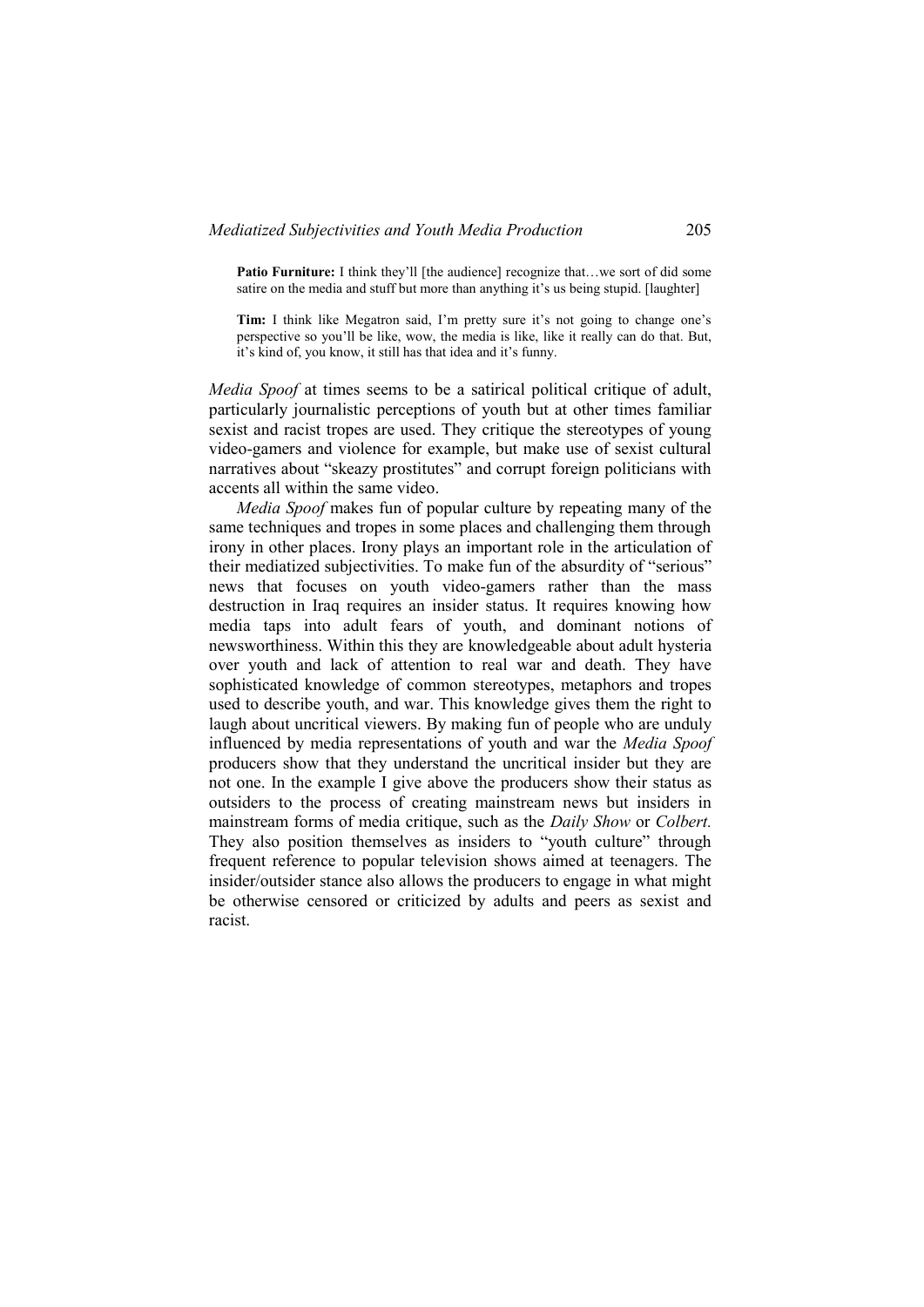#### *Example #2—Pop culture subjectivity and blending in*

The *Media Spoof* producers were sure all youth would understand the references they made to popular culture in their video, but Ooot-angchalk, a newcomer to Canada, felt he was missing many of the references in the video.

**Interviewer:** Do you think you're affected by media?

**Ooot-ang-chalk:** Not as much as I would like to be…

**Interviewer:** Why do you want to be more affected by media?

**Ooot-ang-chalk:** Well, blend in I guess. I don't know.

Ooot-ang-chalk lives within a globalized and localized media environment. He brings with him his interpretations of American media, but he disrupts notions of a homogeneous youth culture. Understanding pop culture is not merely knowing and regurgitating popular culture references but having the ability to combine and recombine these references in the process of articulating mediatized subjectivities. Pop culture may be ridiculed and criticized. Many of the participants spoke in the interviews of their concern that media had a negative effect on younger siblings. Some admitted it affected them but usually referred to others as being more affected. However, those without knowledge of pop culture and contextual interpretations of it, such as Ooot-ang-Chalk are outsiders rather than being self-reflexive insider/outsiders.

#### *Example # 3—Subjectivities and mediatized othering*

In movies, someone always has to play the bad guy or there"s some girl that just has to play like a loose character and unintentionally they might make her blond. But they might make the bad guy black. And they might find that offensive only because they"re minorities. (Tim)

In this example it is clear that racism or sexism is not seen as the problem but instead the problem is how the objects of racism and sexism negatively interpret these representations. It is seen as natural and essential for the historical tropes to be performed for media to be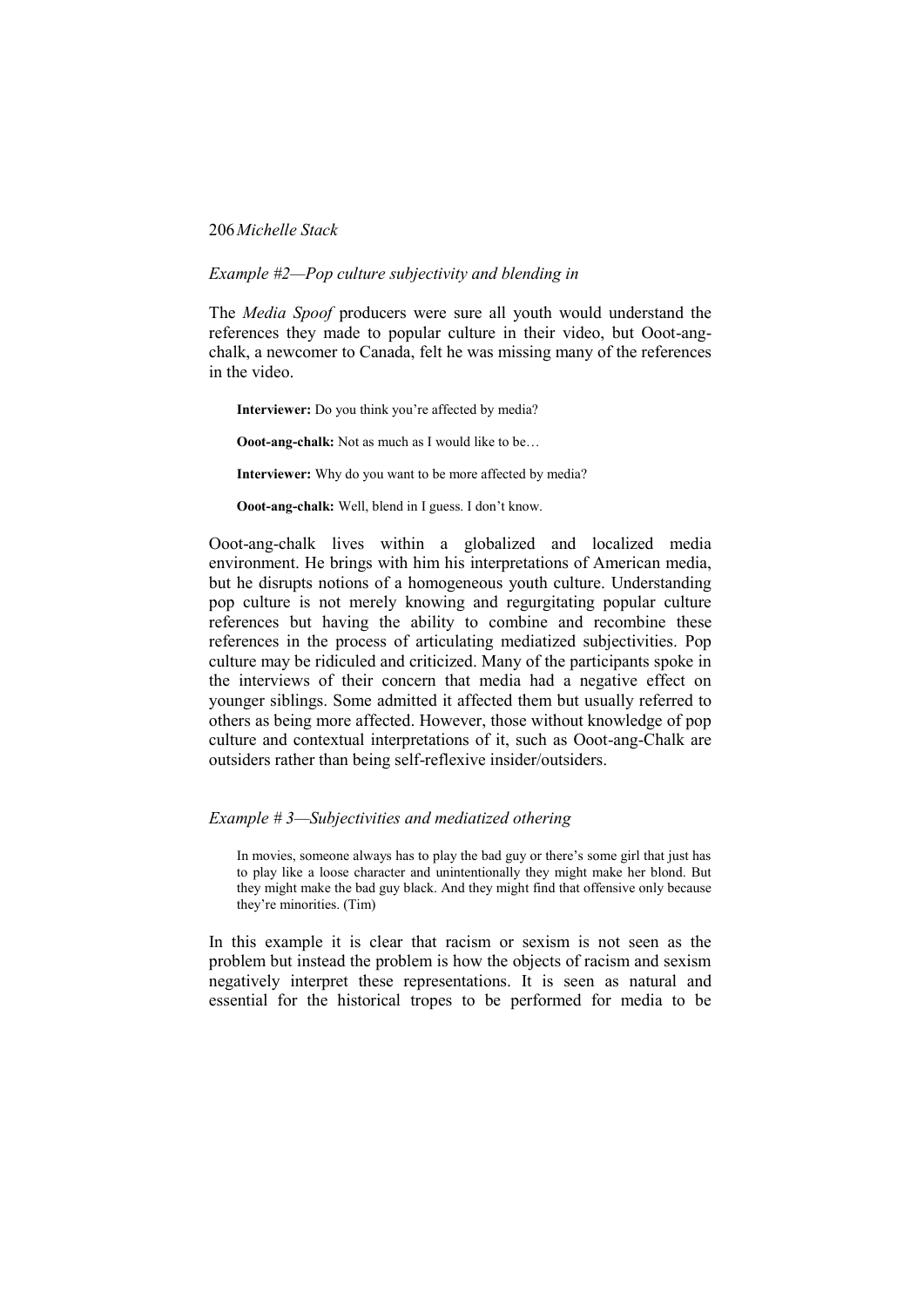effective. The historical embeddings of representations is masked by the currency and timeliness to media products, whether news, youth production or soaps. However, the producers of *Media Spoof* provide different explanations for the use of stereotypes, particularly in the choices made for their video:

**Oxpig:** Um. Like, again, it's hard to answer some of these because it's like, I don't know, I find myself just like most of the stuff bounces off me. But like when you see some other people the stereotypes just kind of, instead of bouncing off they seem to kind of submerge into them and make them themselves. So it's kind of bad, but in some ways it's kind of good. I mean if you use stereotypes in a movie... it's easier for the audience to identify with the character immediately.

Here both Tim and Oxpig are demonstrating a sophisticated understanding of mainstream media and of the process of othering. They explain the process by which someone interprets media as individual and psychological; therefore minorities might find it offensive not because it is but "only because they"re minorities". Furthermore, if a minority or girl replicates a stereotype she/he is demonstrating a lack of ability to have stuff "bounce off them". Again it is an individual's issue of choice or personality rather than the political, social and economic structuring elements that construct one"s subjectivities and allows and constrains their ability to resist. Through this process creating alternative frames for the effective movie is based on insider knowledge of the normalized othering frames.

## *Example # 4—Subjectivities and Mediatized Essentializing*

Bob the Builder"s (BB"s) aim in producing her video was to show the pain of racism that she experienced in life, but also her sense of place in an Aboriginal drumming group. In talking about their opinion of BB"s video Megatron and Tim state:

**Megatron:** I think the video was certainly a challenge to the stereotype.

**Tim:** But to your point, I mean like, the idea that these kids are calling this girl alcoholic and, she"s like, I want to dance [laughter].

**Megatron**: Yeah.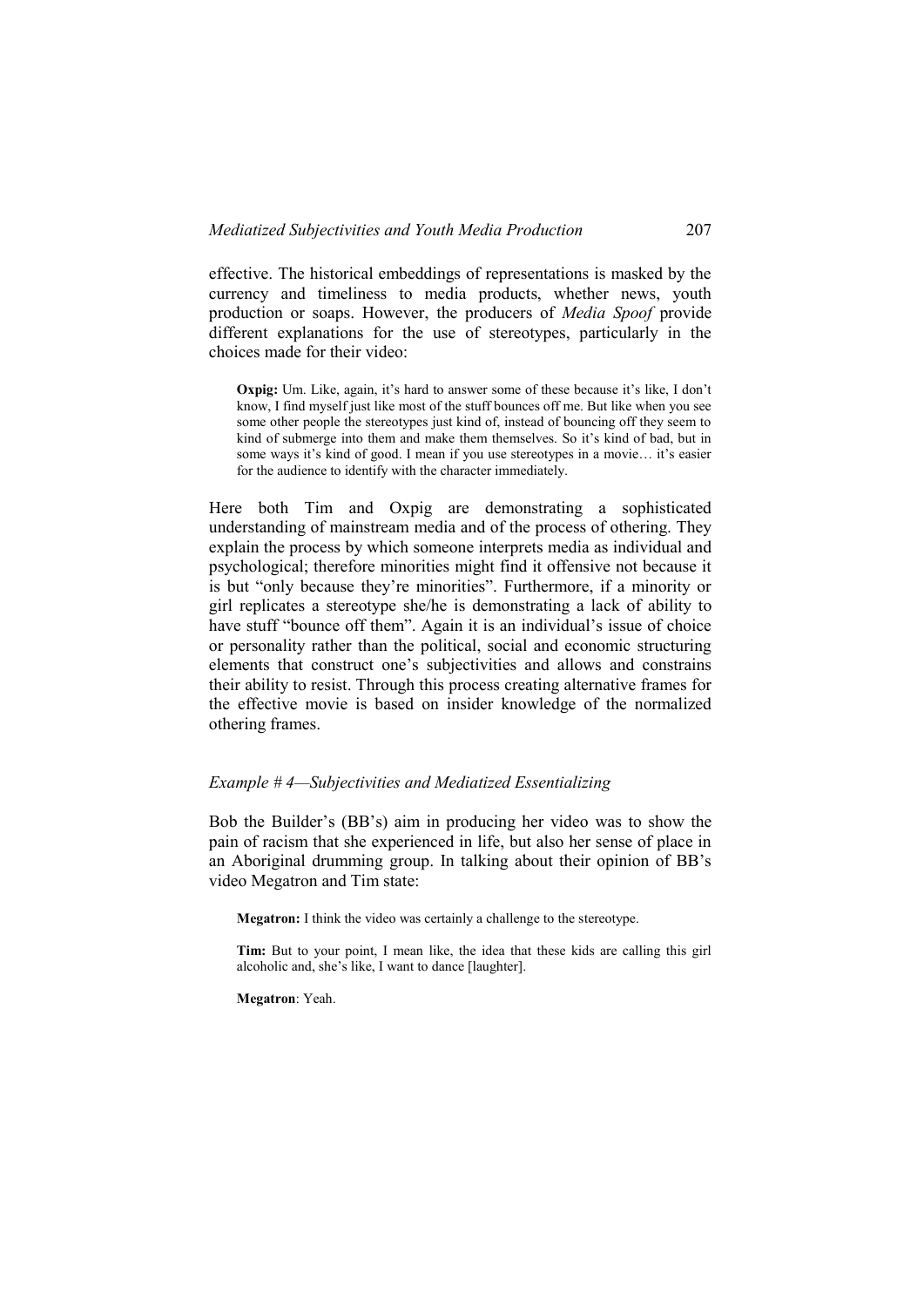Tim: Like she didn't make a point. She could have turned it over and had some positive attitude about how great Natives are and how spiritual they are.

In a second example Megatron illustrates how minority status is used by those with power to project equality and respect for Aboriginal peoples.

**Megatron:** Actually, I heard, this is kind of one of the teams Chicago Redskins… people who are not Native had complained that it was offensive to Natives. When they actually asked Native Americans they said, no we"re happy. You know, we"re a little bit proud of that.

In these examples we see the power of how two non-aboriginal young males come to the same understanding of indigeneity that is dominant in what are often represented as positive representations of indigenous people. These interpretations provide the subject positions of Indian warrior or spiritual healer. Neither subject position is a challenge to racialization but instead naturalizes it. BB"s video is challenging to the illusion of diversity as synonym for social justice. Her video is about her emerging understanding of spirituality through drumming but it is also about how her emerging understanding helps her to resist how she is categorized as troubled and troublesome at school and in popular culture.

## *Example #5—Subjectivities and mediatized racism*

In the dialogue below we see Megatron, Patio Furniture and Tim thinking through what is racist versus being politically correct or minorities taking things too seriously.

Megatron: I really don't agree with anything politically correct or anything... if someone wants to preach like Nazi philosophy... on their video. If you can make a valid point, a valid argument then…

**Patio Furniture**: Fine. It doesn't mean we have to agree with it….

**Tim:** If there are some people of a certain race or something that would dig to like you know to analyze it to see if you"re making fun of certain people, [then] they"ve got to watch it more open-mindedly.

Here again we see concern over racism dismissed as an issue of individuals being overly sensitive rather than a justified reaction to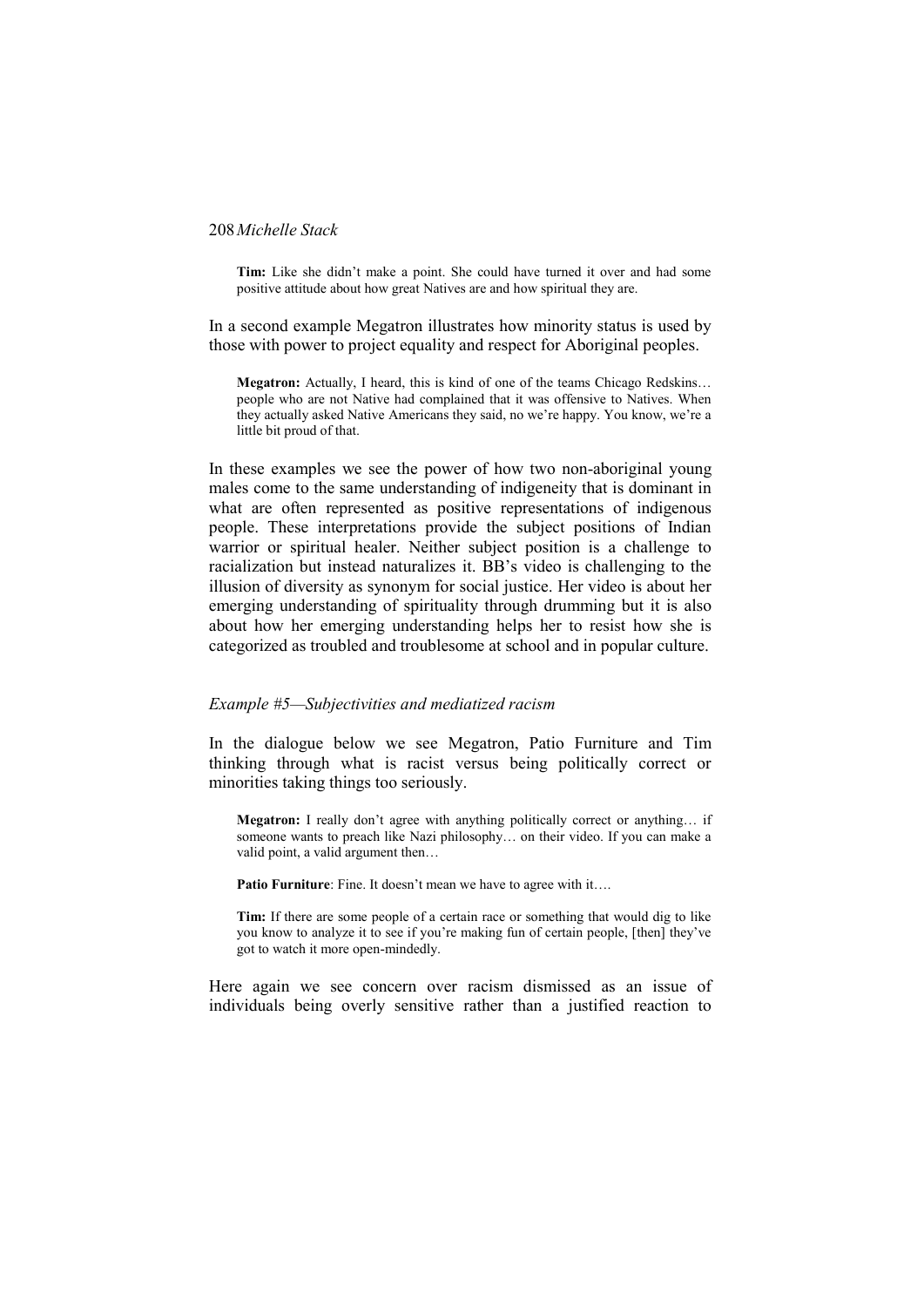systematic oppression. The result of this Patio Furniture believes is that he is excluded from some forms of humour because of what he sees as reverse racism.

**Tim:** I've never. I've never really heard anything against stereotypes. I guess because I'm a middle-class white male. I'm the most majority I guess.

Patio Furniture: It's weird because I haven't felt any direct racism against me or anything. But I have felt… reverse racism. I"m not allowed to do anything. Anything, anything that could be possibly construed as racist I"m not allowed to do. A friend of mine, he"s Asian, or, not Asian. He"s Indian and he was Hitler for Halloween. I could not have gotten away with that.

The participants' relationship to gender and race is complex. Tim is acknowledging that he has not experienced being stereotyped; however, Patio Furniture believes he has been impacted by reverse racism. Interestingly, as white boys they felt they could make videos that humorously make use of stereotypes but that they could not do serious videos on racism because they are white.

*Example #6—Subjectivities and mediatized sexism: slut versus the intersection of the Playboy bunny and Civil Rights* 

*Media Spoof* includes two scenes involving prostitutes. In the first there is the "skeazy prostitute" who sells drugs.

**Patio Furniture:** [laughs] We hid the prostitute bit from most people until we were kind of done so it was just left in there.

**Tim**: We have two prostitutes in there. [laughter] Well the one where she comes out of the car with her [Dad].

Patio Furniture: I think it, like after seeing it again and again now, I wouldn't take it out. It's valuable. [laughter] Plus it's hilarious.

Patio Furniture expressed concern some people might be offended because they don"t get the pop culture references and so think the video is violent or sexist. The reasons the producers give for including scenes of prostitutes are different. Patio Furniture thinks the video is effective but also hilarious. Tim states prostitutes might be offended but girls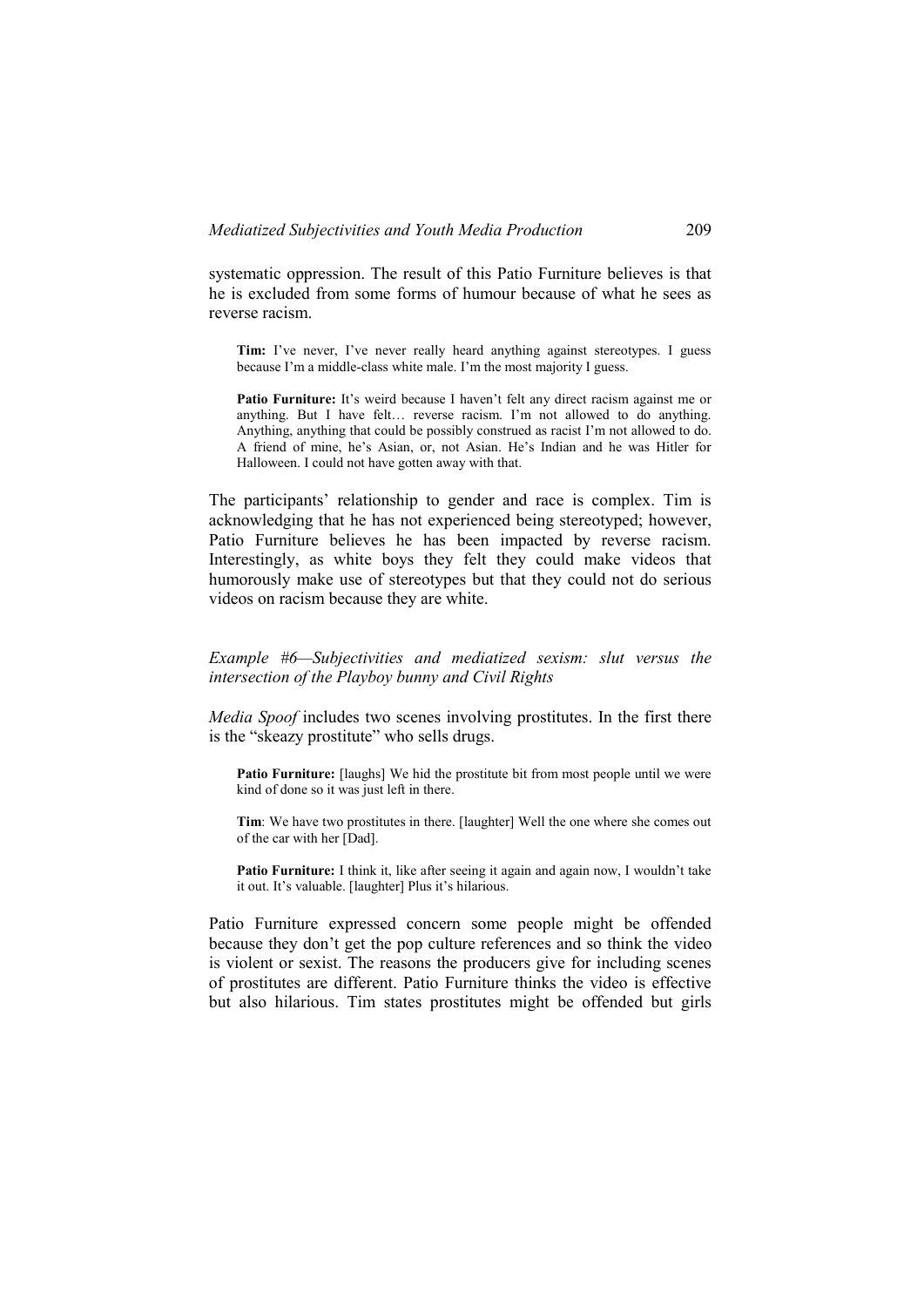would like it. The scene can be interpreted in many ways. It can be seen as an attempt to challenge notions of girls as ditzy and "loose" or it can be interpreted as a morality play on girls who are "loose", such as sex trade workers. The issue for the producers is not who gets to decide which girls are moral or not but to challenge adult panic about "loose" girls.

On the other hand, the *Media Spoof* producers reflect on the differences in what girl and boy producers can do. Jennifer, the interviewer, asked the boys what their thoughts were about a video done by two girls in their class about depression. In the video one of the girls has a backpack with the Playboy Bunny on it.

**Megatron:** You definitely have to be more careful if you're trying to make a video that's trying to go against stereotypes like the stuff like that, especially if it's like girls. Don"t be walking around with a Playboy bunny on your back.

Patio Furniture and Tim agree the Playboy bunny could lead to assumptions about a girl she might not want. In the following quote Oxpig continues to focus on morality but includes a critique of capitalism as the cause.

… personally I think the Playboy bunny is terrible. You see girls wearing it and it"s just so stupid. But it's like, you could argue it's the media's responsibility to, to be socially conscious and to be pushing these good morals, but you never see it because everyone's so capitalist.

Here Oxpig puts the decision of girls to wear the playboy bunny into the frame of stupidity and morals. What is interesting is that he describes what an effective video is based on the consumption of popular culture, but he sees his consumption as more reflective than that of a girl wearing a shirt with a Playboy Bunny.

Jennifer asked the producer of the video, Billy-Jo Bob, about her decisions to let her actress—Bob-the-Builder—wear the Playboy Bunny.

**Billy-Jo Bob (BJB)**: I mean, it's a very interesting looking picture [the playboy bunny image]. It's a work of art. It's not telling people to go have sex with fortyyear-old men when they"re 14.

**Interviewer:** Do you think media has a responsibility not to offend?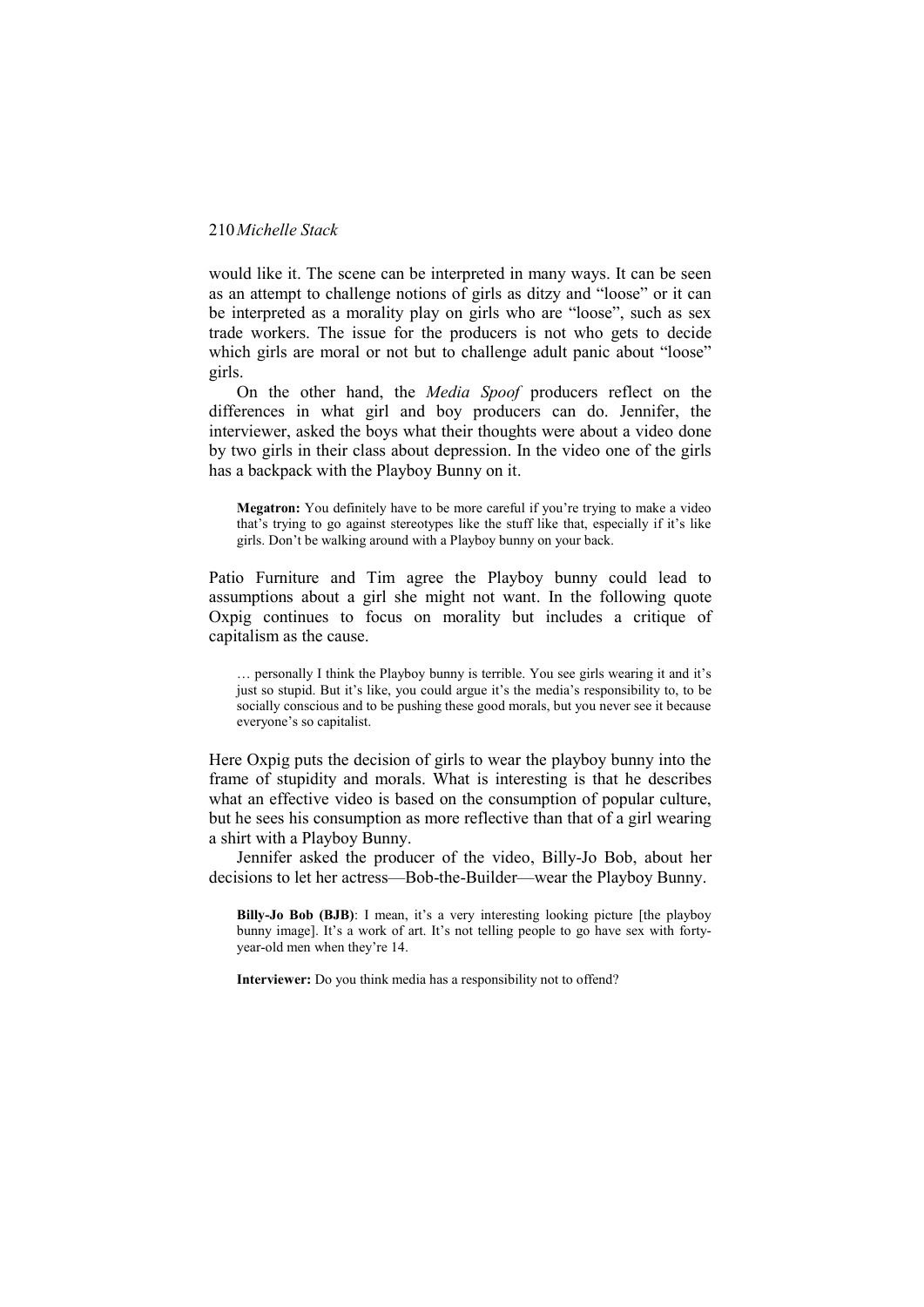**Billy-Jo Bob:** Well you know, offending, like, yeah. If blacks hadn"t stood up for their rights and offended the white people, they wouldn"t have gotten their rights. So maybe we need to offend certain people to get change.

For BJB there is an intersection of the individual consumer choice to wear the Playboy bunny with civil rights. Significantly BJB also locates her decision within a framework of morals and sexuality. At first, I was surprised that BJB would equate the Playboy Bunny with civil rights but it is important to see BJB"s explanation in the context of the commercialization of human rights. For example, in reviewing some pictures of a trip I took to the Apartheid Museum in South Africa I came across a picture I took of a coke machine that had a quote from Nelson Mandela about human rights. I turned on my television last week and saw an ad for Tampax in which a girl from an African village is now joyfully going to school and has a chance at life because she need not skip school during her period - thanks to Tampax she"s protected. These examples do not mean that BJB has just blindly imitated popular culture but that she attempts to use it as part of developing her identity as an insider in some circles and an outsider in others.

# *The construction and constraints of mediatized subjectivities: voice versus influence*

During my project, girls and minorities repeatedly told heartfelt stories of marginalization and the effects this has on them. Often participants spoke of the media education process as helping them see how they were represented in media and how they could change representations through their own productions. The projects were therefore successful on this important level, but where I fell short in the design of the project was looking more clearly at the process in more multidimensional ways in which mediatization of subjectivities construct what is sayable, by whom and how. I encouraged participants to explore topics of interest to them, to play with different genres and registers but I did not take into account the process of not just school hierarchy but subjectivities developed through years of media engagement. The study points to the need to look at communication as multi-level.

Media education requires looking at interpersonal relationships and mediatized subjectivities as interconnected. The choices youth make in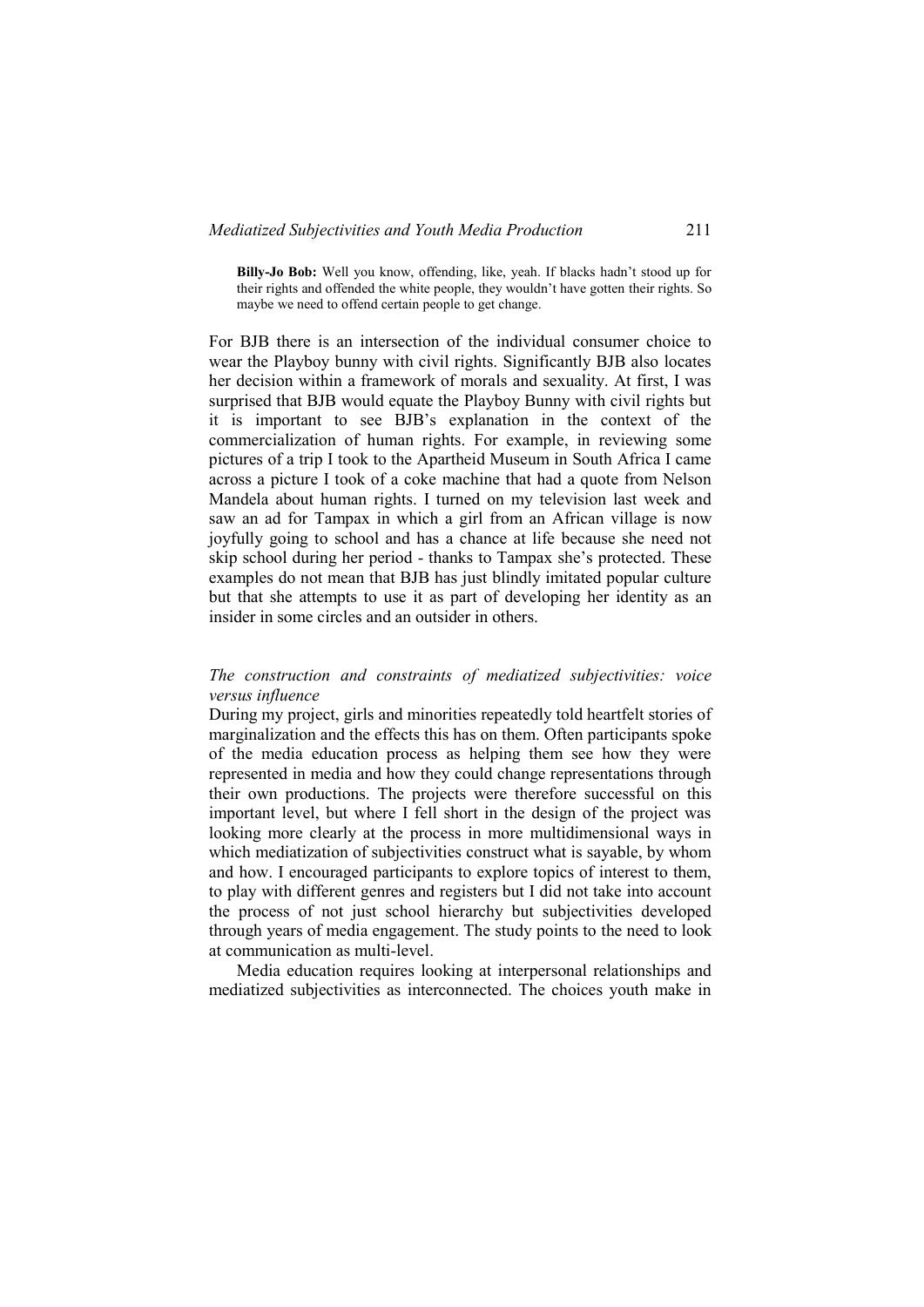membership groupings for the video process, topics and genre are enmeshed in the mediatization of all spaces including schools.

The participants in my study are not naive or narcissistic dupes. They understood the context in which they operated and what they needed to do to maintain a sense of self. Their desire to "fit in" or to rebel against pressure to fit in is not a matter of false consciousness. For the girls and racialized minorities there were real constraints on them. The boys too were constrained in what they could say in the school environment but also in what they thought sayable and not for them. For example they felt they could make fun of racism, but they could not make a serious video about racism because they were not minorities.

The process of "empowerment" and "voice" can result in masking how power relations play a significant role in shaping individuals" sense of self and collective identity "through acts that distinguish and treat a person as gendered, raced, classed, or other sort of subject" (Holland and Leander 2004: 127). What would a critical media education that encompasses strategies for working towards more equitable schools and communities look like? First, it would analyze and give room to challenge the psychologization of systemic problems. This can result in a mediatized charity model in which "minorities" or "troubled" youth are granted a mediatized catharsis or voice but no influence to change structures of inequity. Second, educators, like students, are constituted and constitutive of media. More focus is needed, particularly in teacher education, to examine how adults come to understand their own mediatized subjectitvies and the way this affects how they interact with youth in a media education context.

Media Education can be a playful place for reflecting on identities and media, but if we want to provoke pupils, we need to ask ourselves both to what ends and what means would lead to these ends. Youth are hierarchically structured, as are adults. Similar to the *Media Spoof*, popular media shows simultaneously challenge and maintain hegemonic masculinity and whiteness as a legitimate subjectivity. For example, John Stewart may make fun of overtly patriarchal policies while sending a message that men are the best sources of information by having predominantly white male guests and staff on his show. Men are more often seen as society"s storytellers whether as sources for "real" news, as investigative journalists or as satirists. Media education is an important location to examine who gets to say what and why.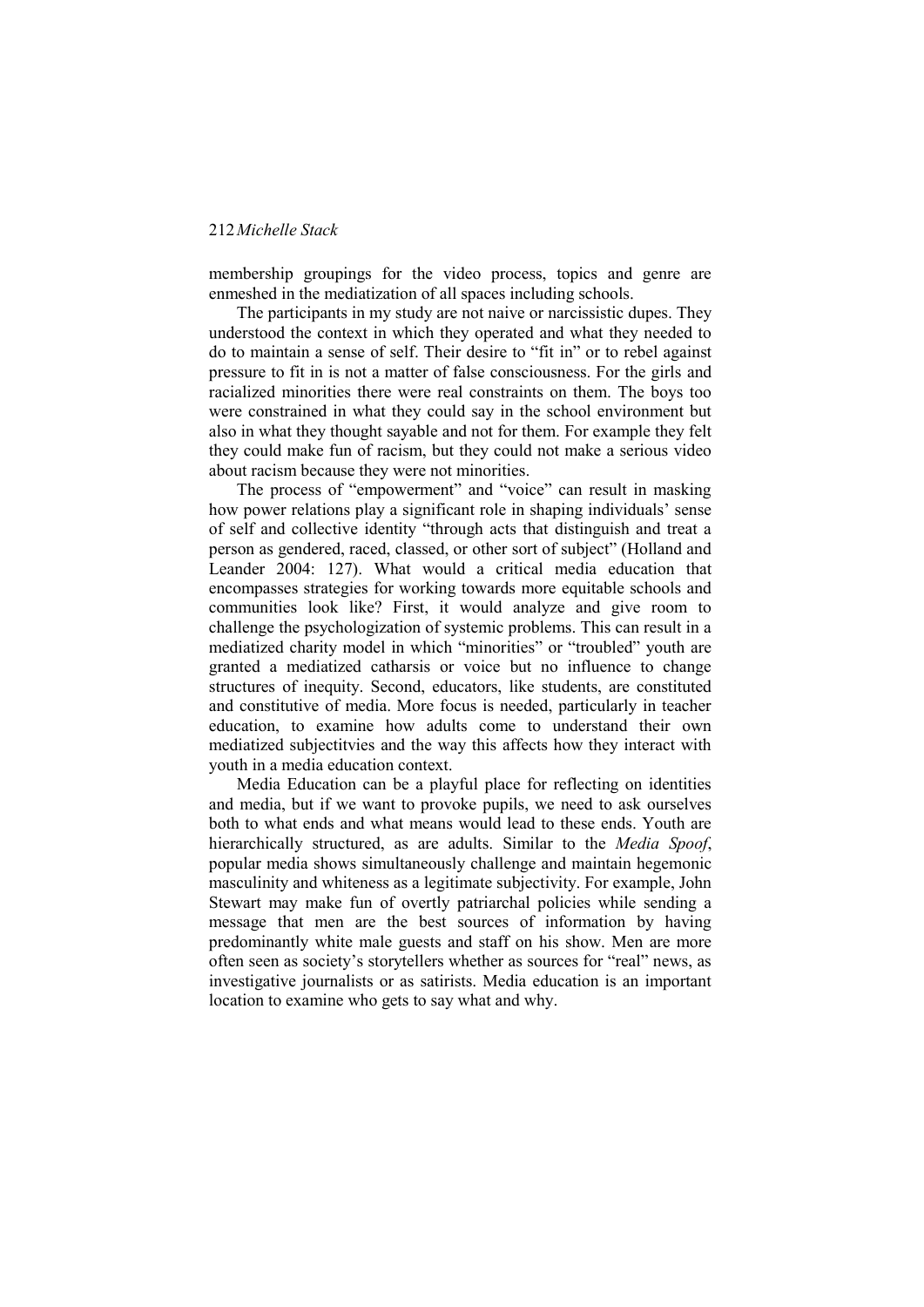Media is not just one element of many. Our understanding of knowledge and reality, ourselves and others is mediatized. Paradoxically, media engagement is central to entrenching and challenging historically dominant definers of social, economic and political life. As I pointed out in the beginning of this article, mediatization is a dual process (Hjarvard 2008: 105). Media is part of political, economic and social institutions and these institutions are part of media. In popular debates about the dangers of media on the minds of young people, absent is the discussion the *Media Spoof* producers portrayed so clearly - media is not a demonic force that pushes young people to temptation and provides factual and serious accounts of world events to adults. Media is our everyday, therefore, media education ought to be seen as an experience as odd as asking a fish to describe water. It is, however, a process of describing, constructing and reconstructing that is central to challenging systemic injustice and facilitating opportunities for different subjectivities.

#### *References*

- Buckingham, David and Julian Sefton-Green. 2003. "Gotta catch "em all: Structure, Agency or Pedagogy in Children"s Media Culture." *Journal of Media Culture & Society* 25 (3): 379-400.
- Fleetwood, Nicole. 2005. "Authenticating Practices: Producing Realness, Performing Youth." *Youthscapes: The Popular, the National, the Global*. Eds. Sunaina Maira and E. Elizabeth Soep. Philadelphia: University of Pennsylvania Press. 155-172.
- Friesen, Norm, and Theo Hug. 2009. "The Mediatic Turn: Exploring Concepts for Media Pedagogy." http://learningspaces.org/n/papers/ Media Pedagogy & Mediatic Turn.pdf (accessed December 20, 2009).
- Goodman, Steve. 2005. *Media literacy: Transforming Curriculum and Teaching*. Malden, MA: Blackwell Publishing.
- Holland, Dorothy, and Kevin Leander. 2004. "Ethnographic Studies of Positioning and Subjectivity: An Introduction." *Ethos* 32 (2): 127- 139.
- Jenkins, Henry. 1997. "Empowering Children in the Digital Age: Towards a Radical Media Pedagogy." *Radical Teacher* 50: 30-35.
- Ortner, Sherry. 2005. "Subjectivity and Cultural Critique." *Anthropological Theory* 5 (1): 31-52.